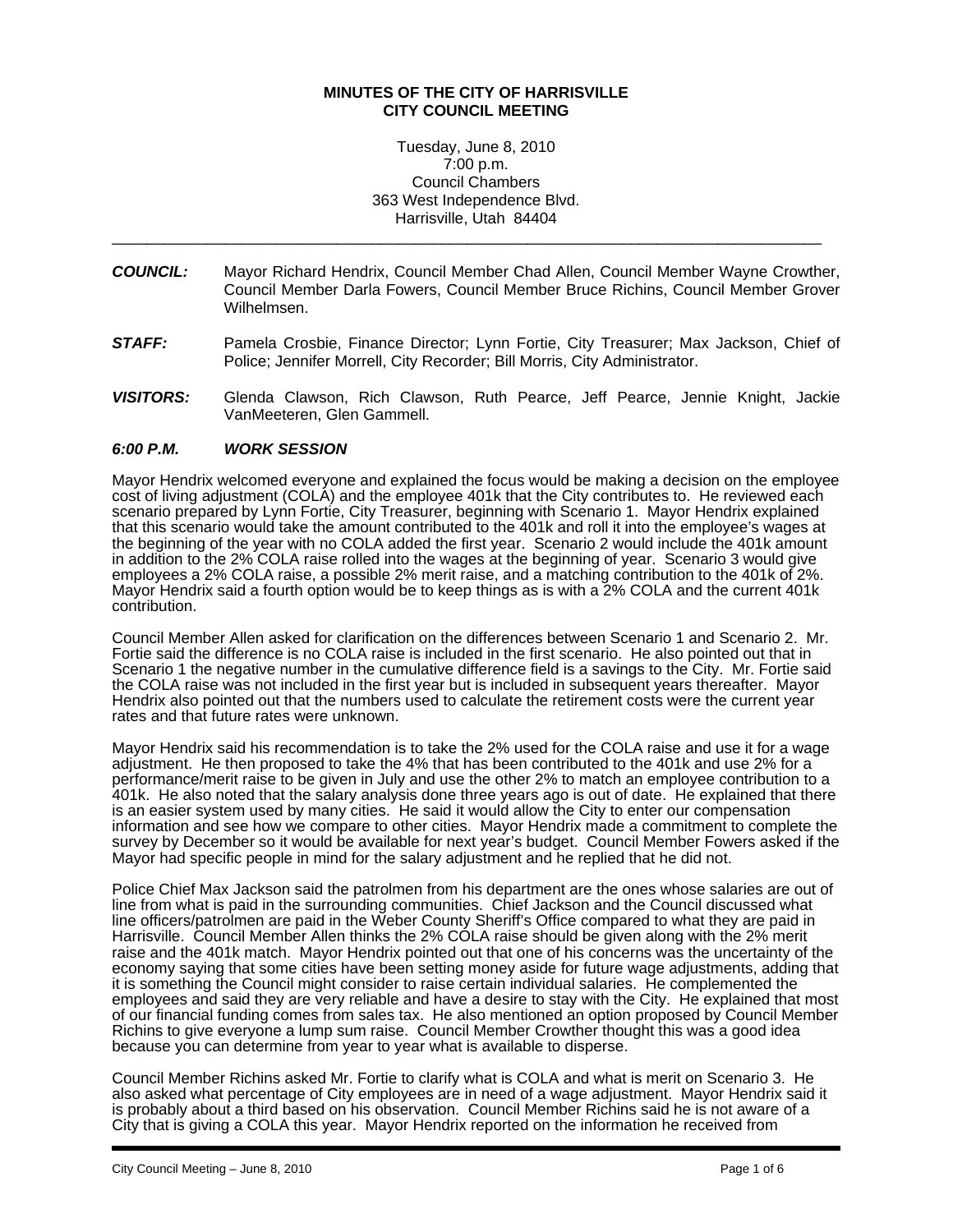neighboring cities regarding their employee compensation. Council Member Richins asked the Mayor which scenario he favored. Mayor Hendrix said he favors the option he just described with the wage adjustments, no COLA, and the 2% 401k match. Council discussed what this scenario might cost the City. Council Member Richins asked if the City could follow the Mayor's suggestion but give a 2% lump sum as well, pointing out that the lump sum could be halted if there was a bad year. Mayor Hendrix said he would like to give the employees in the audience an opportunity to express their feelings on the issue.

Glen Gammell came forward and expressed his concern with the Council comparing Harrisville to other cities saying we deal with a lot more crime than other cities. He said there are officers in Pleasant View making \$2 more an hour than him with the same number of years as him. He said you can go to the Dept. of Workforce Services website and compare our city to others in the county and see that the City is not close to paying what other officers in the county make.

Chief Jackson said that in years past one of the selling points he had for recruiting was the 401k contribution as a way to compensate for lower pay. Also, there was a step in grade used at one time that was also a good recruiting tool as it allowed him to tell officers how much they could expect to be making after so many years. He said a change in administration is why those options were discontinued and said the same thing could happen down the road with the current 401k. He also mentioned the disadvantages and volatility of investing your retirement in the stock market which is why he suggested doing away with the 401k and raising everyone's salary. His desire is to give employees more control of their retirement and greater stability.

Jennie Knight thanked the Mayor for recognizing part time employees and talked about going from 8 hours to 20 hours. She was appreciative of the benefits for part time employee and the flexibility in her schedule and feels privileged to work for the City. She expressed her concern about the idea of a 2% employee 401k contribution. She said she does not make enough to contribute the 2%. Mrs. Knight said she understands the stock market is shady right now but she would like to be a long term employee and is looking at this from a long term perspective.

Council Members expanded on the ideas and scenarios that had been presented. Council Member Richins suggested setting aside the 2% COLA and for wage adjustments, taking the 2% from the 401k for a possible merit raise, and using the other 2% for matching a 401k contribution. He also discussed with Mayor Hendrix the idea for giving a lump sum. Council Member Fowers added that the 2% COLA suggested for a wage adjustment be applied by January 2011. She also suggested that the 4% being contributed to the 401k could be reduced to a 2% contribution and the remaining 2% be given as a lump sum, with 1% given now and 1% at the end of the year. The Mayor added that currently those in public safety get less than 4% contributed to their 401k. He is suggesting that it be 4% for everyone regardless of how it is distributed. Council Member Crowther argued that we need to act on the money now and not drag it out another year. Council Member Fowers explained that in January they would have 2% for adjustments and then those wages would be increased.

Mr. Fortie reminded the Council they did not need to make changes tonight to employee compensation. He said they could wait until next year to make those changes. He told the Council that the budget needed to be adopted but they did not need to make any changes to salaries and could leave them as is.

Officer Rich Clawson talked to the Council about his qualifications and how he is paid \$2 more an hour when he works for Weber County. He also talked about training Pleasant View Police Department in fire arms knowing their officers make more money than him. He talked about the risks and dangers of his job and stated that if he wanted to he could qualify for food stamps. He said it is tuff to stay with the City making only \$17 an hour. Officer Clawson also referenced the Dept of Work Force Services website saying his current pay is the same as what they show for someone who is inexperienced. He discussed some of the hazardous conditions he has been in and the number of arrests he makes in a week, typically on his own, and reminded the Council that Harrisville is not the small town it used to be.

Mayor Hendrix suggested the Council follow the advice from Mr. Fortie and leave the 2% COLA and take 2% that is not in there and increase the budget by 2% to use for a wage adjustment. Council Member Fowers asked why they need to wait six months to do the wage adjustment. Mayor Hendrix noted that it could be moved on faster.

Jennifer Morrell, City Recorder, asked if they could give employees the option of taking the 401k contribution or a 4% wage increase.

#### *(Council Member Wilhelmsen arrived at 6:50 p.m.)*

Council Member Crowther said he liked the idea of giving employees the option of the 401k or a wage increase. Mayor Hendrix suggested leaving things as they are and adding an additional 2% to the budget. He also added that this needed to be fair for the employees but still give them an incentive to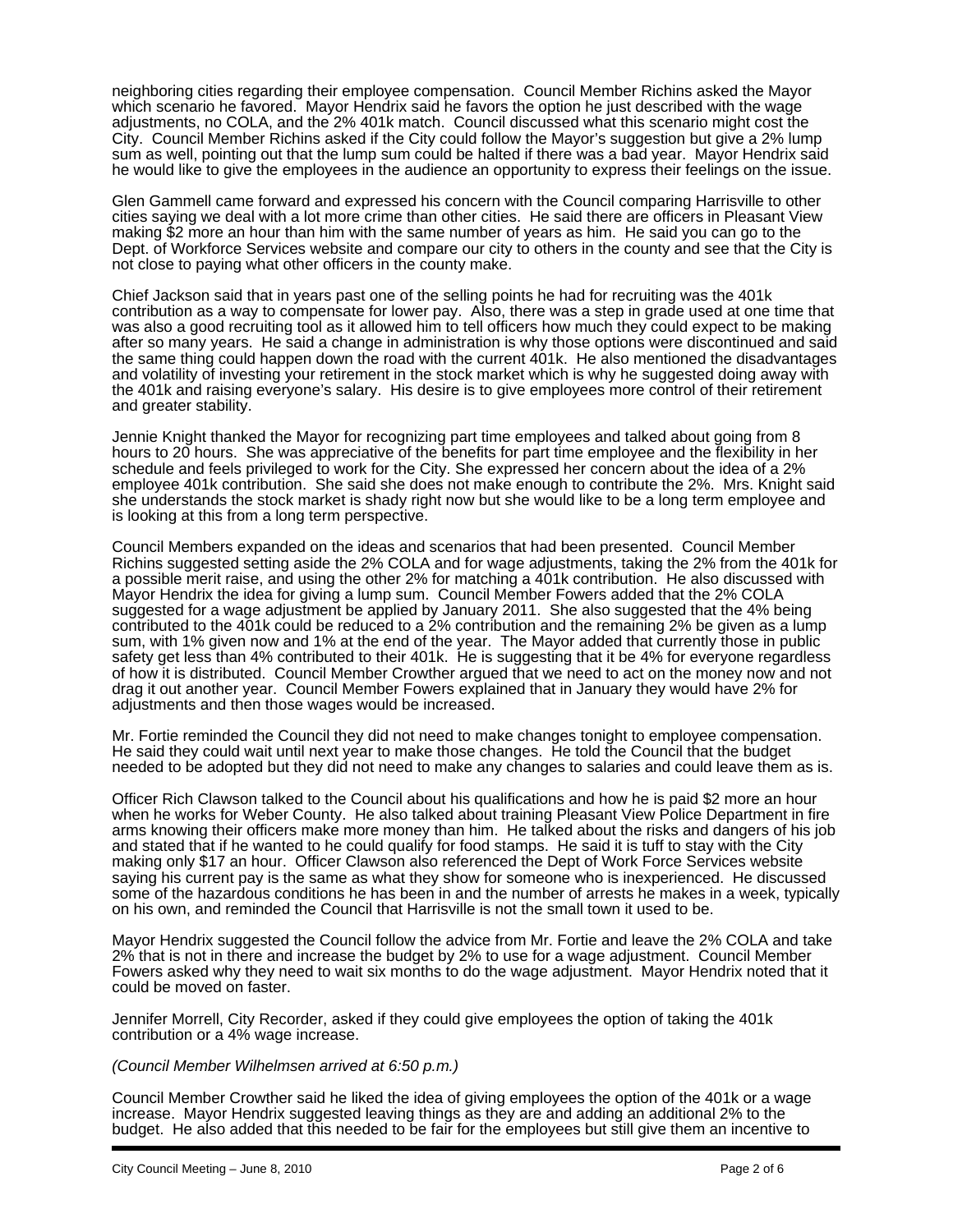work hard. He said merit should be based on performance and not just handed out. Chief Jackson requested that supervisors get less of a merit raise than line officers who are further down the pay scale. He said you would not be able to give everyone an adjustment but those who do could receive a 3% or 4% increase. Council Member Fowers said this is where we are starting today but the Council may come back with additional suggestions throughout the year.

Council Member Richins said he would personally like to see no COLA in the future and have it all based on merit. Mayor Hendrix agreed with that and said it would be included in future discussion. Council Member Fowers talked about getting statistical data.

Mayor Hendrix said the proposed budget would remain as is with a 2% COLA and the 3-4% contribution to the employee 401k. He would like to utilize a service that compares job descriptions and benefits for Harrisville City employees with those of comparable cities noting that our crime rate may be more comparable to a larger city. Council Member Allen asked if this would be done for all departments in the City. Mayor Hendrix said it would and Council Member Allen asked that it be done as quickly as possible. Council Member Crowther mentioned reviewing it in 6 months.

Mayor Hendrix said that an additional 2% will be added to the budget to be used for wage adjustments and set a goal to have the analysis study done by the first of October.

# *7:00 P.M. CITY COUNCIL MEETING*

- **1. Mayor Richard Hendrix called the meeting to order at 7:00 p.m. and welcomed all visitors.**
- **2. Council Member Allen led the Pledge of Allegiance and offered the opening ceremony.**

#### **3. CONSENT ITEMS**

Action to approve the minutes of May 11, 2010 as presented. Action to approve the minutes of May 25, 2010 as presented.

**MOTION: Council Member Allen moved to approve the minutes from May 11, 2010 and May 25, 2010 with corrections noted. Council Member Richins seconded the motion. All Council Members voted aye. Motion passed.** 

- **4. BUSINESS ITEMS**
- **a. PUBLIC HEARING: Discussion and possible action on Resolution #2010-03, a resolution increasing the rates for sewer and garbage services and providing an effective date.**

**Council Member Fowers moved to open the public hearing for Resolution #2010-03, Sewer and Garbage Rate Increase. Council Member Crowther seconded the motion. All Council Members voted aye. Motion passed.** 

No public comments

### **Council Member Richins moved to close the public hearing. Council Member Wilhelmsen seconded the motion. All Council Members voted aye. Motion passed.**

Mayor Hendrix excused Bill Morris, City Administrator.

Mrs. Morrell explained the \$2.92 increase on the sewer rate stating that \$1.39 would go toward the increase from Central Weber Sewer and \$1.53 was for the sewer maintenance fund. Mayor Hendrix reviewed the new garbage service fees stating garbage service will go from \$12.50 to \$13.75, recycle service will go from \$2.00 to \$3.00, and the cost for additional cans will go from \$4.75 to \$5.00. Council Member Wilhelmsen asked if this will make the garbage service self sufficient. Mayor Hendrix confirmed that it would. The Council and Mrs. Morrell discussed some of the problems and challenges that have occurred in billing for garbage services. Council Member Crowther asked if Section 2 could include the old costs as well as the new costs.

*(City Administrator Bill Morris arrived at 7:10 p.m.)*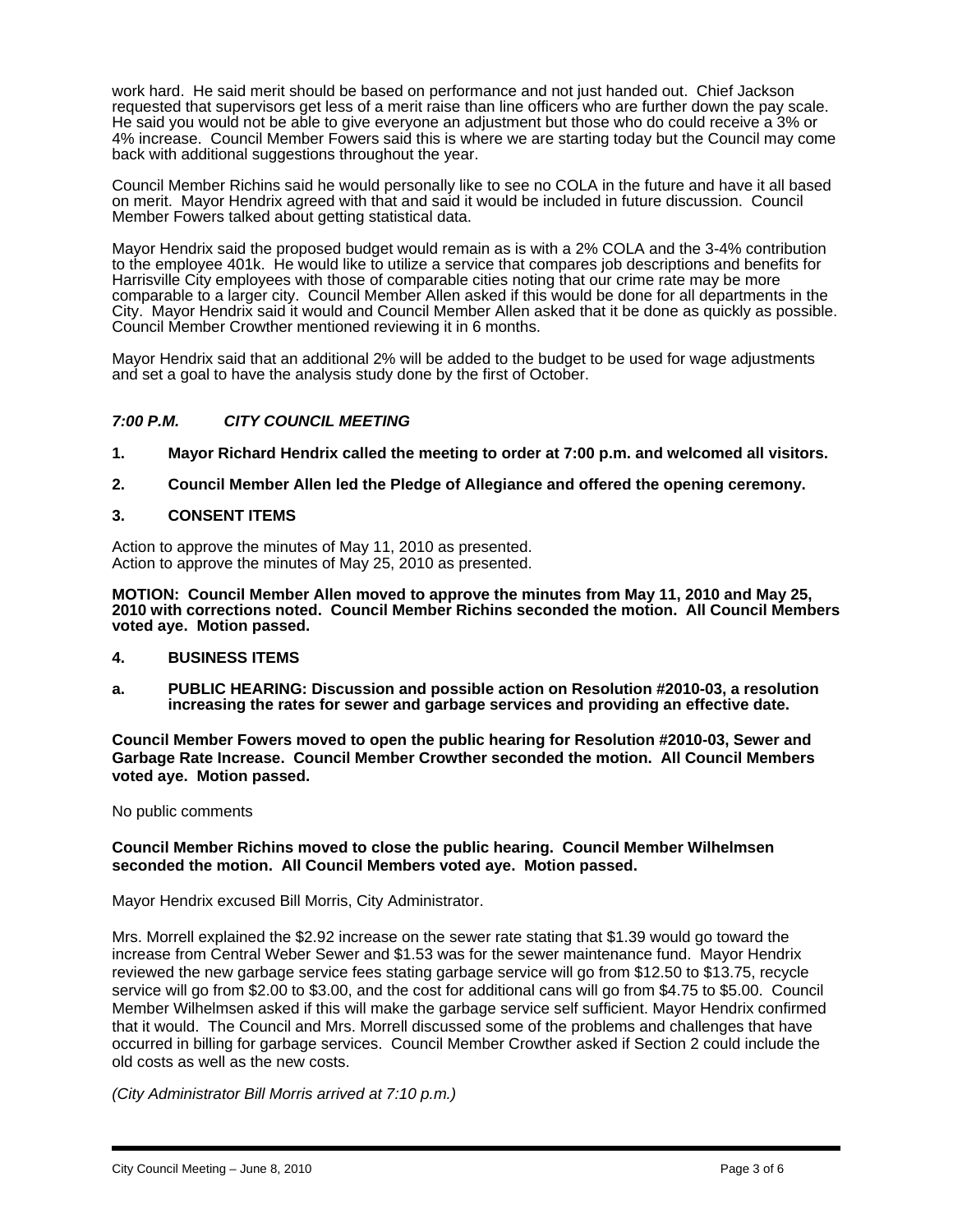Bill Morris explained how Bona Vista does their billing and discussed using an intern to go door to door to get an accurate count of garbage cans. Council Member Richins voiced an opinion on residents who put their garbage cans in the front yard and how unattractive it is. Mayor Hendrix said something could be put in the newsletter to encourage residents to store their garbage cans somewhere else and to make them aware of the increased cost. There was also some discussion about using the newsletter to educated residents on who to call when they have broken cans. Mayor Hendrix discussed the audit that was done last year by Waste Management.

# **Council Member Wilhelmsen moved to accept Resolution #2010-03, Sewer and Garbage Rate Increase with the changes noted. Council Member Fowers seconded the motion. Roll call vote. All Council Members voted yes. Motion passed.**

**b. PUBLIC HEARING: Discussion and possible action on Resolution #2010-04, a resolution adopting the FY 2009-10 amended budget for the fiscal year ending June 30, 2010.** 

**Council Member Crowther moved to open the public hearing for Resolution #2010-04, a resolution adopting the FY 2009-10 amended budget for the fiscal year ending June 30, 2010. Council Member Wilhelmsen seconded the motion. All Council Members voted aye. Motion passed.** 

# No public comments

### **Council Member Richins moved to close the public hearing. Council Member Fowers seconded the motion. All Council Members voted aye. Motion passed.**

Mayor Hendrix asked if there was any discussion from the Council. Council Member Richins asked why Heritage Days was over budget. Council Member Wilhelmsen said part of it was due to the cost of the advertising book and part of it was not collecting from sponsors. He also mentioned there were receipts being turned in from the Little Miss Harrisville pageant four to five months later. Council Member Wilhelmsen said this year all expenses will be approved by Sue Russell and himself with a 90 day window to turn in receipts for reimbursement. He also mentioned their efforts to anticipate what is going to happen in 2011. He said the cost of the breakfast would be decreased this year but most of the cost came from the advertising. Mayor Hendrix expressed appreciation for all the work done by the Heritage Days committee.

**Council Member Fowers moved to approve Resolution #2010-04, a resolution adopting the FY 2009-10 amended budget for the fiscal year ending June 30, 2010. Council Member Allen seconded the motion. Roll call vote. All Council Members voted yes. Motion passed.** 

# **c. PUBLIC HEARING: Discussion and possible action on Resolution #2010-05, a resolution adopting the FY 2010-11 final budget for the year ending June 30, 2011.**

Mr. Fortie said there is no printed budget because of the last minute changes so the Council will need to adopt the tentative budget with the changes that were made in the budget work session. One of the changes will be the 2% salary increase for merit which will need to be added into the budget. He also said the City will need to pay approximately \$15,000 over the next year in unemployment benefits for a former employee who is now unemployed. This will come from account 10-44-200, Administrative-Employee Benefits.

# **Council Member Richins moved to open the public hearing for Resolution #2010-05, a resolution adopting the FY 2010-11 final budget for the year ending June 30, 2011. Council Member Allen seconded the motion. All Council Members voted aye. Motion passed.**

Ruth Pearce, 295 E. 1150 N., Harrisville. Mrs. Pearce wanted to know how much is budgeted for CERT. Mr. Morris said \$1,000 has been budgeted. Jeff Pearce said the state is pushing some new programs and Mrs. Pearce added that they are thinking of getting the CERT van upgraded to be a mobile shed for supplies and a generator.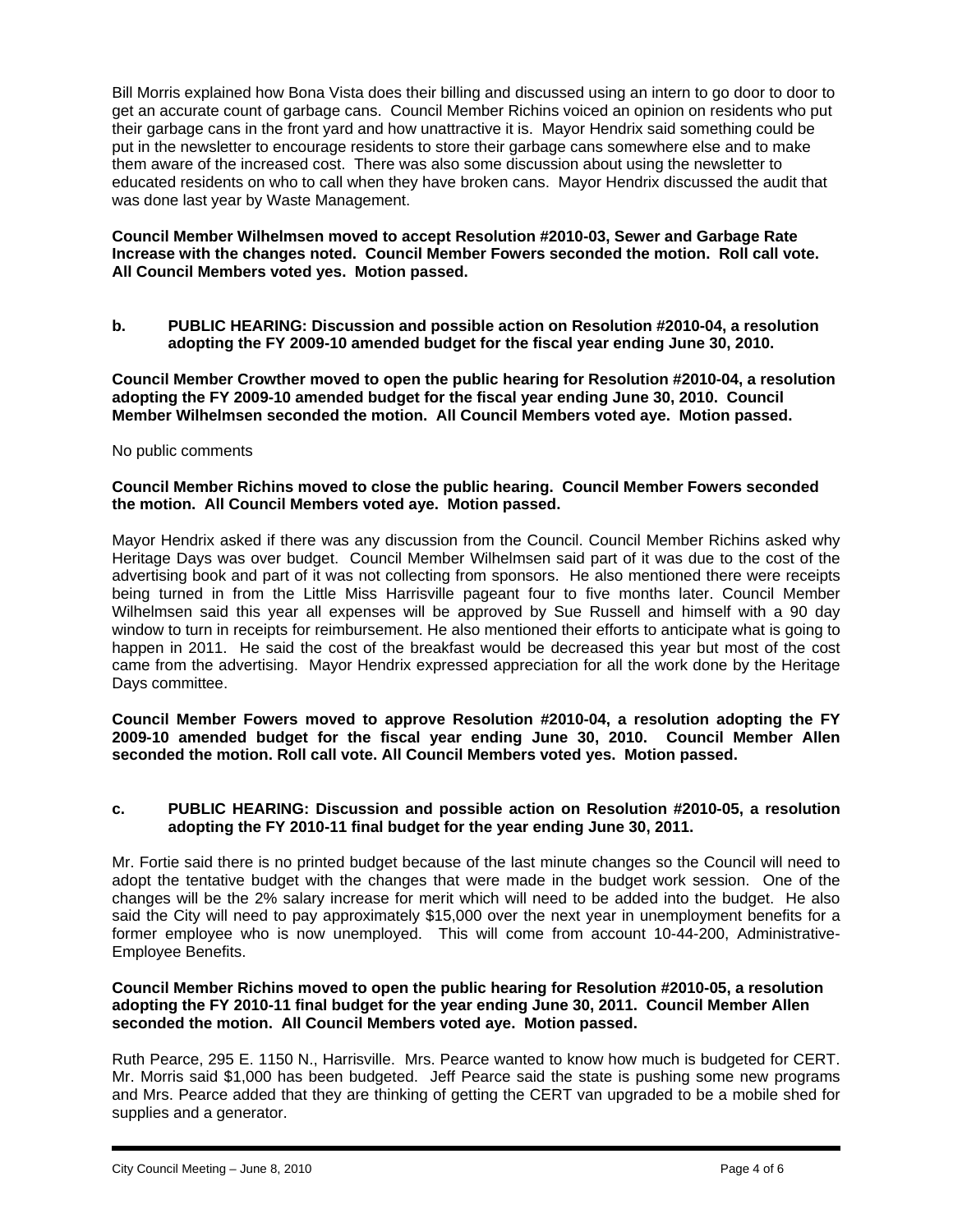# **Council Member Crowther moved to close the public hearing. Council Member Wilhelmsen seconded the motion. All Council Members voted aye. Motion passed.**

Mayor reiterated the two items mentioned by Mr. Fortie. There were no further comments.

**Council Member Fowers moved to approve Resolution #2010-05, a resolution adopting the FY 2010-11 final budget for the year ending June 30, 2011 based on approval of tentative budget with additions of 2% merit raise and \$15,000 for unemployment insurance in the category 10-44-200. Council Member Allen seconded the motion. Roll call vote. All Council Members voted yes. Motion passed.** 

Council Member Crowther asked where the additional money would be coming from. Mr. Fortie said it will come from the Use of Fund Balance.

**d. Closed executive session to discuss the character, professional competence, or physical or mental health of an individual(s).** 

**Council Member Wilhelmsen moved to go into a closed executive session to discuss the character, professional competence, or physical or mental health of an individual(s). Council Member Fowers seconded the motion. All Council Members voted aye. Motion passed.** 

Those present where Mayor Richard Hendrix, Council Member Chad Allen, Council Member Wayne Crowther, Council Member Darla Fowers, Council Member Bruce Richins, Council Member Grover Wilhelmsen, City Recorder Jennifer Morrell, and City Administrator Bill Morris.

**Council Member Wilhelmsen moved to go back into the regular session. Council Member Fowers seconded the motion. All Council Members voted aye. Motion passed.** 

#### **e. Appointments to nomination commission.**

Mayor Hendrix recommend Pamela Crosbie and Bill Morris be appointed to the nomination commission to replace Judge Beesly who is retiring. Council Member Allen questioned the requirement for a nomination committee. Mr. Morris said this is a new policy created by the State Legislature. Council Member Crowther clarified that there would be two individuals from the City, an individual appointed from all the mayors in the county, one from the Utah State Bar and one from Weber County. Mr. Morris affirmed that was correct.

**Council Member Fowers moved to appointed Bill Morris and Pamela Crosbie to fill positions on the nomination committee. Council Member Crowther seconded the motion. All Council Members voted aye. Motion passed.** 

# **5. PUBLIC COMMENTS**

No public comments

# **6. MAYOR/COUNCIL FOLLOW-UP**

Council Member Crowther discussed some of the things he would like the park committee to do and asked for information from staff on the design of the ball field and splash pad. He will get input from the park committee on the water features. Mayor Hendrix stressed that the splash pad size should be something the City can grow into with the option to add additional above ground features in the future. He wants it to be a quality project that will be built in phases. He discussed replacement of the old city shop and little white house with additional parking and said there has been some talk with UDOT for additional parking on the vacant lot west of the ball field. Council Member Richins asked about the cost for the Riverdale splash pad. Council Member Allen talked about some of the features that aren't working at the South Ogden splash pad indicative of which features are most popular. He said the splash pad in Riverdale is bigger than South Ogden's.